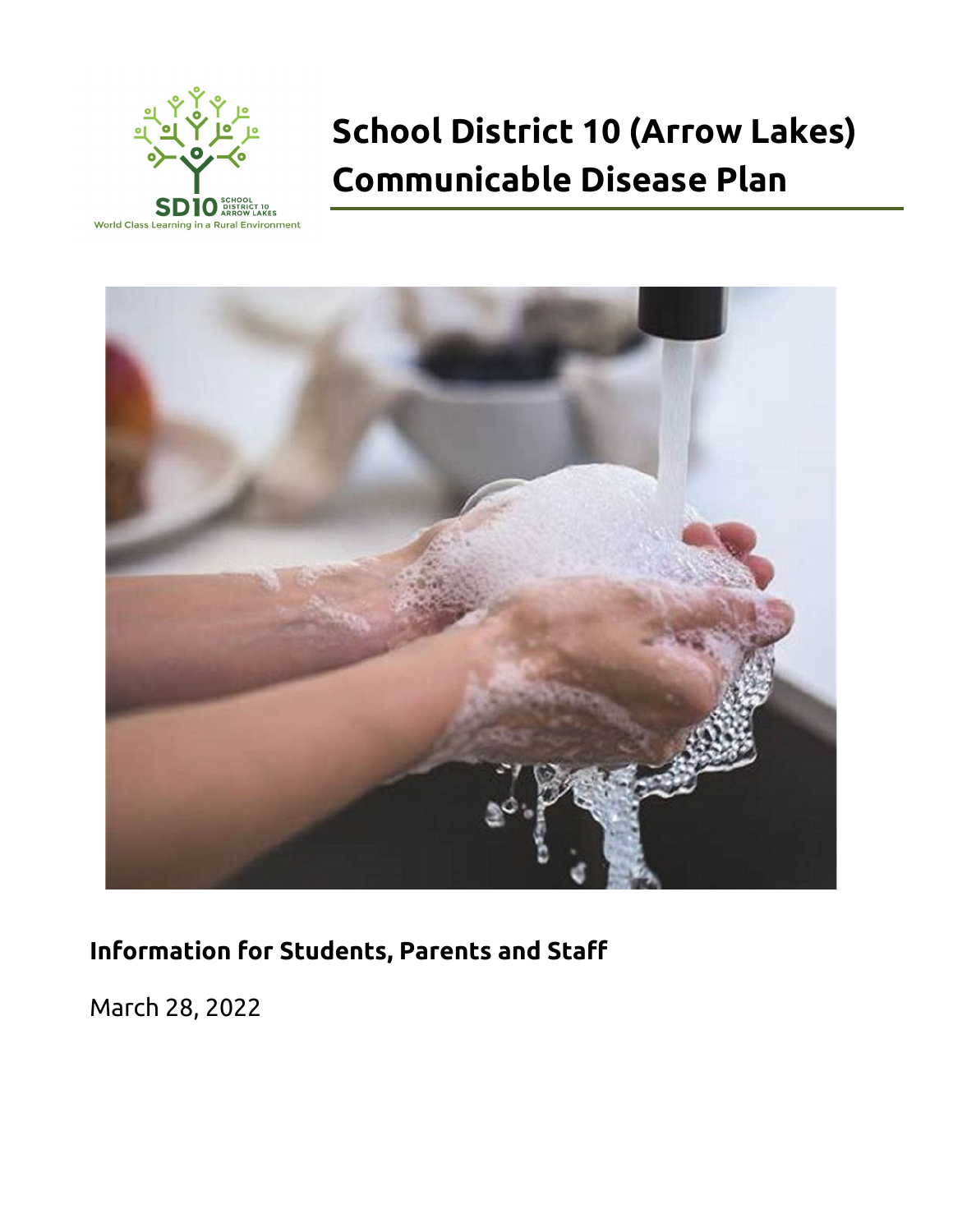| $\mathbf{1}$ .   |  |  |
|------------------|--|--|
| $\mathfrak{D}$ . |  |  |
| 3.               |  |  |
|                  |  |  |
|                  |  |  |
| 1.               |  |  |
| 2.               |  |  |
| 3.               |  |  |
| 4.               |  |  |
| 5.               |  |  |
| 6.               |  |  |
| 7.               |  |  |
| 8.               |  |  |
| 9.               |  |  |
|                  |  |  |
|                  |  |  |
|                  |  |  |
|                  |  |  |
|                  |  |  |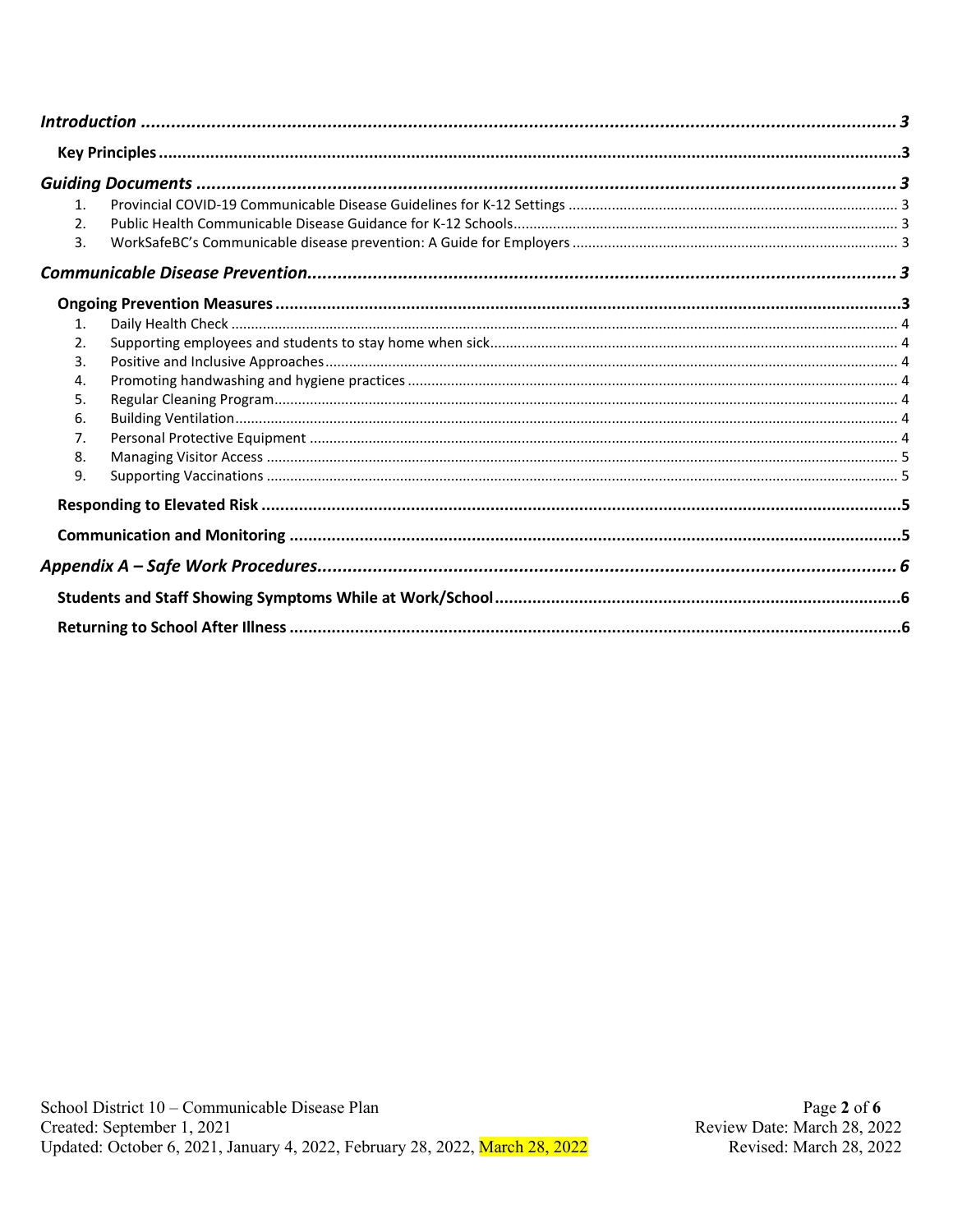## <span id="page-2-0"></span>**Introduction**

On August 24th, 2021, the Ministry of Education introduced the Provincial COVID-19 Communicable Disease Guidelines for the K-12 Settings. Based on guidance from the BC Centre for Disease Control, K-12 students can participate in full-time, in-class instruction in accordance with current public health guidelines for schools. These new guidelines outline a return to schoolthat all school districts in British Columbia are expected to implement.

All school districts are required to have Communicable Disease (CD) Prevention plans in place,which focus on reducing the risk of workplace transmission of COVID-19 and other communicable diseases.

This CD Plan is effective September 1, 2021 and replaces all existing COVID-19 Safety Plans.

#### <span id="page-2-1"></span>**Key Principles**

- All schools and district facilities are to adhere to the standards, guidelines and protocols from the Provincial Communicable Disease Guidelines for K-12 Settings, BC Centre for Disease Control, and WorkSafeBC.
- Schools should implement psychological safety measures and trauma-informed practice alongside physical health and safety measures.
- Ongoing communication with school leaders, community partners, Indigenous rightsholders, parents, caregivers, students, unions, and employees will take place.
- Schools continue to be low-risk sites for COVID-19 transmission even with increased risk of COVID-19 in some communities.
- Adhering to local Public Health Orders (Interior Health Region) where directed.

## <span id="page-2-2"></span>**Guiding Documents**

This Communicable Disease Plan is to be implemented in alignment and with the support of the following guiding documents:

- <span id="page-2-3"></span>**1. [Provincial COVID-19 Communicable Disease Guidelines for K-12 Settings](https://www2.gov.bc.ca/assets/gov/education/administration/kindergarten-to-grade-12/safe-caring-orderly/k-12-covid-19-health-safety-guidlines.pdf)**
- <span id="page-2-4"></span>**2. [Public Health Communicable Disease Guidance for K-12 Schools](http://www.bccdc.ca/Health-Info-Site/Documents/COVID_public_guidance/Guidance-k-12-schools.pdf)**
- <span id="page-2-5"></span>**3. [WorkSafeBC's Communicable disease prevention: A Guide for Employers](https://www.worksafebc.com/en/resources/health-safety/books-guides/communicable-disease-prevention-guide-employers?lang=en)**

In the case of any variance between guidelines including this CD Plan, schools and school districts will follow the guidelines outlined in the **[Provincial COVID-19 Communicable Disease Guidelines for K-12](https://www2.gov.bc.ca/assets/gov/education/administration/kindergarten-to-grade-12/safe-caring-orderly/k-12-covid-19-health-safety-guidlines.pdf)  [Settings.](https://www2.gov.bc.ca/assets/gov/education/administration/kindergarten-to-grade-12/safe-caring-orderly/k-12-covid-19-health-safety-guidlines.pdf)**

## <span id="page-2-6"></span>**Communicable Disease Prevention**

Communicable disease prevention focuses on basic risk reduction principles to reduce the risk of workplace transmission of communicable diseases including COVID-19. The fundamental components of communicable disease prevention include both ongoing measures to always maintain, and additional measures to be implemented as advised by public health officials during periods of elevated risk. School District 10 (Arrow Lakes) will regularly monitor and review communicable disease information from public health authorities and update the school community of any changes affecting school and school related activities, including updating the CD Plan as required.

## <span id="page-2-7"></span>**Ongoing Prevention Measures**

Preventing communicable diseases involves taking ongoing measures to reduce the risk of communicable disease in the workplace. The following information outlines ongoing practices that are implemented at SD10 schools and facilities to prevent and in response to a communicable disease outbreak.

School District 10 – Communicable Disease Plan **Page 1** of **6** and Page 3 of **6** Created: September 1, 2021 Review Date: March 28, 2022 Updated: October 6, 2021, January 4, 2022, February 28, 2022, March 28, 2022 Revised: March 28, 2022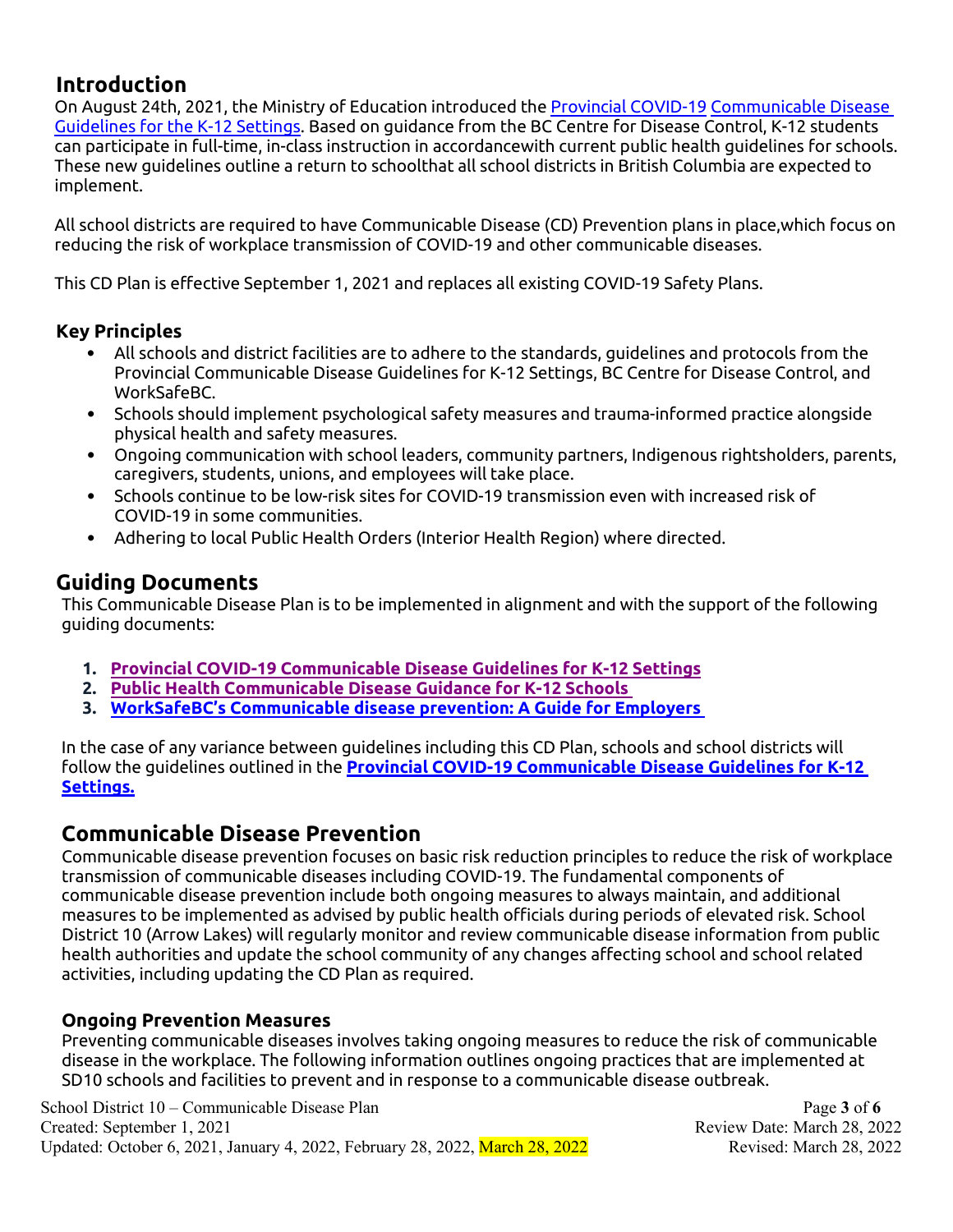#### <span id="page-3-0"></span>**1. Daily Health Check**

- $\triangleright$  All employees and students should continue to do a daily health self-assessment. Daily health assessment resources can be found on the SD10 Website or by clicking on the following links:
	- o Staff, parents/caregivers and students can utilize the [Daily Health Check and What to Do](https://www2.gov.bc.ca/assets/gov/education/kindergarten-to-grade-12/covid/daily-health-check-english.pdf) When [Sick for daily assessment](https://www2.gov.bc.ca/assets/gov/education/kindergarten-to-grade-12/covid/daily-health-check-english.pdf) of symptoms.

#### <span id="page-3-1"></span>**2. Supporting Employees and Students to Stay Home when Sick**

- $\triangleright$  If you are ill or have symptoms of a communicable disease (e.g. fever and/or chills, recent onsetof coughing, diarrhea):
	- $\circ$  please stay home
	- $\circ$  notify the school principal or vice principal of your absence
	- $\circ$  consult the [COVID-19 self-assessment tool](https://bc.thrive.health/) to see if you should get tested, and contact 811 if you require medical advice
- $\triangleright$  When persons experiencing symptoms of illness can return to work or school please see section [Returning to School after Illness](#page-5-2)

#### <span id="page-3-2"></span>**3. Ensuring Positive and Inclusive Approaches**

 $\triangleright$  In all practices and implementation of prevention measures, positive and inclusive approaches aligned with existing school/sector practices will be used.

#### <span id="page-3-3"></span>**4. Promoting Handwashing and Hygiene Practices**

- $\triangleright$  All persons should wash their hands regularly or use hand sanitizers if a washroom or sink is not readily available. *Key times to wash hands: [When and How to Wash Your Hands | Handwashing | CDC](https://www.cdc.gov/handwashing/when-how-handwashing.html)*
- $\triangleright$  All persons should practice cough and sneeze etiquette by covering their mouth and nose when sneezing or coughing.

#### <span id="page-3-4"></span>**5. Regular Cleaning Program**

- $\triangleright$  Daily cleaning programs and disinfection practices, including frequently touched surfaces will be completed at all school sites, including school busses at least once in a 24-hour period.
- $\triangleright$  Garbage containers are required to be emptied daily.
- $\triangleright$  Enhanced cleaning will be implemented where required and/or when directed by public health officials during periods of elevated risk.

#### <span id="page-3-5"></span>**6. Building Ventilation**

- SD10's heating, ventilation and air conditioning (HVAC) systems are designed, operated and maintained as per standards and specifications for ongoing comfort of workers (Part 4 of the Occupational Health and Safety Regulation.)
- $\triangleright$  Site based safety plans should be in place to respond to situations when a school/worksite's ventilation system is temporarily compromised.
- $\triangleright$  Site based safety plans should also consider response measures in situations such as heat waves or wildfire smoke using BCCDC resources: [Wildfire Smoke \(bccdc.ca\)](http://www.bccdc.ca/health-info/prevention-public-health/wildfire-smoke) and Heat Event Response Planning [\(bccdc.ca\).](http://www.bccdc.ca/health-professionals/professional-resources/heat-event-response-planning)
- $\triangleright$  If using portable fans or air conditioning units, they should be set up to move air downward and not blowing air directly from one person's breathing zone to other occupants of a room. Avoid horizontal cross breezes.

#### <span id="page-3-6"></span>**7. Personal Protective Equipment**

 The decision to wear a mask or a face covering is a personal choice for staff, students and visitors. A person's choice should be supported and respective.

School District 10 – Communicable Disease Plan **Page 1** of **6** and Page 4 of **6** Created: September 1, 2021 Review Date: March 28, 2022 Updated: October 6, 2021, January 4, 2022, February 28, 2022, March 28, 2022 Revised: March 28, 2022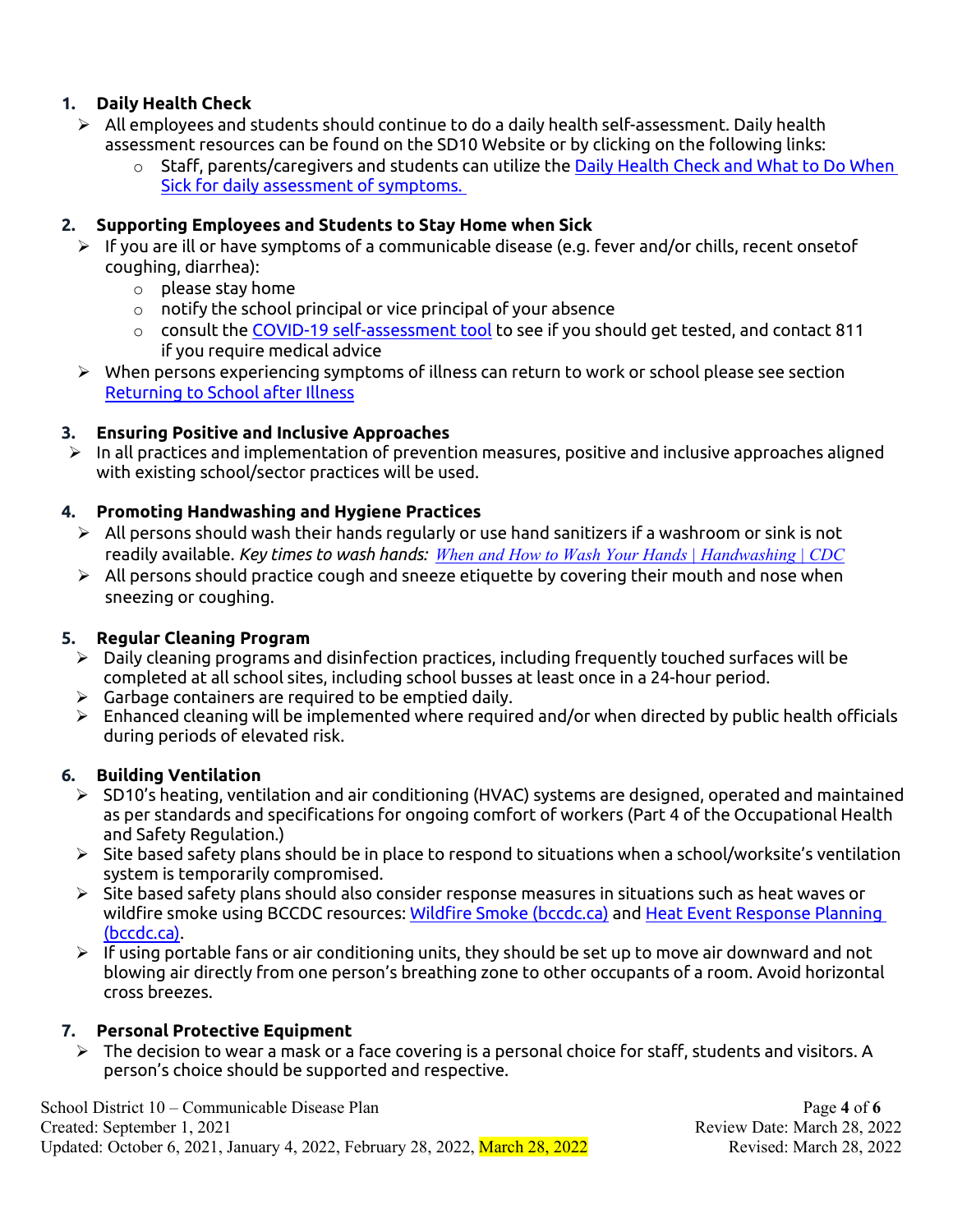$\triangleright$  Schools should continue to have non-medical masks on hand for those who have forgotten theirs but would like to wear one, or who become ill at school.

#### <span id="page-4-0"></span>**8. Managing Visitor Access**

- Visitor access to schools will be managed in accordance with local or provincial health guidelines.
- $\triangleright$  Visitors will be made aware of the Communicable Disease Plan and other relevant safety protocols.

#### <span id="page-4-1"></span>**9. Supporting Vaccinations**

- $\triangleright$  SD10 will work with Interior Health to:
	- $\circ$  Share evidence-based information (e.g. from BCCDC and ImmunizeBC), and details on how and where people can get vaccinated, with staff, students and families
	- $\circ$  Explore opportunities to establish school-based COVID-19 vaccinations clinics to help increase community update. This includes provision of space within schools for public health nurses or other qualified health personnel to carry out their duties (including immunization).

## <span id="page-4-2"></span>**Responding to Elevated Risk**

The level of risk of certain communicable disease, including COVID-19, may elevate from time to time or on a seasonal basis. This can occur at a local or a regional level or within a workplace. In addition to maintaining the ongoing prevention measures, SD10 will:

- $\triangleright$  monitor public health information and be responsive to any further directives from the local medical health officer or provincial health officer which could include for example, implementing enhanced cleaning measures, distancing requirements or masking guidance.
- $\triangleright$  Communicate additional measures during periods of elevated risk to the school community and all SD10 stakeholders.

## <span id="page-4-3"></span>**Communication and Monitoring**

- $\triangleright$  This Communicable Disease Plan will be available on the School District Website on the COVID-19 [Information Updates and Resources \(sd10.bc.ca\)](https://sd10.bc.ca/covid-19-updates-and-resources/) web page and all School Websites will link to this page.
- $\triangleright$  All staff will be provided with the Communicable Disease Plan and an orientation including information regarding prevention measures, practices, regional differences, and policies for managing communicable disease.
- $\triangleright$  A copy of the CD Plan will be available at the primary entrance and in staff rooms of school district facilities.
- $\triangleright$  Prevention measures will be reinforced through signage and visual cues, communications medias, and other communication tools on a regular basis.
- $\triangleright$  The ongoing review and evaluation of the CD plan will involve school based OHS committees and the District Joint Occupational Health and Safety Committee.
- $\triangleright$  Monitoring of the ongoing prevention measures is a shared responsibility.
- $\triangleright$  Individuals are encouraged to report any health and safety concerns directly to their supervisor. Individuals may also contact their union representative or school based OH safety committee.